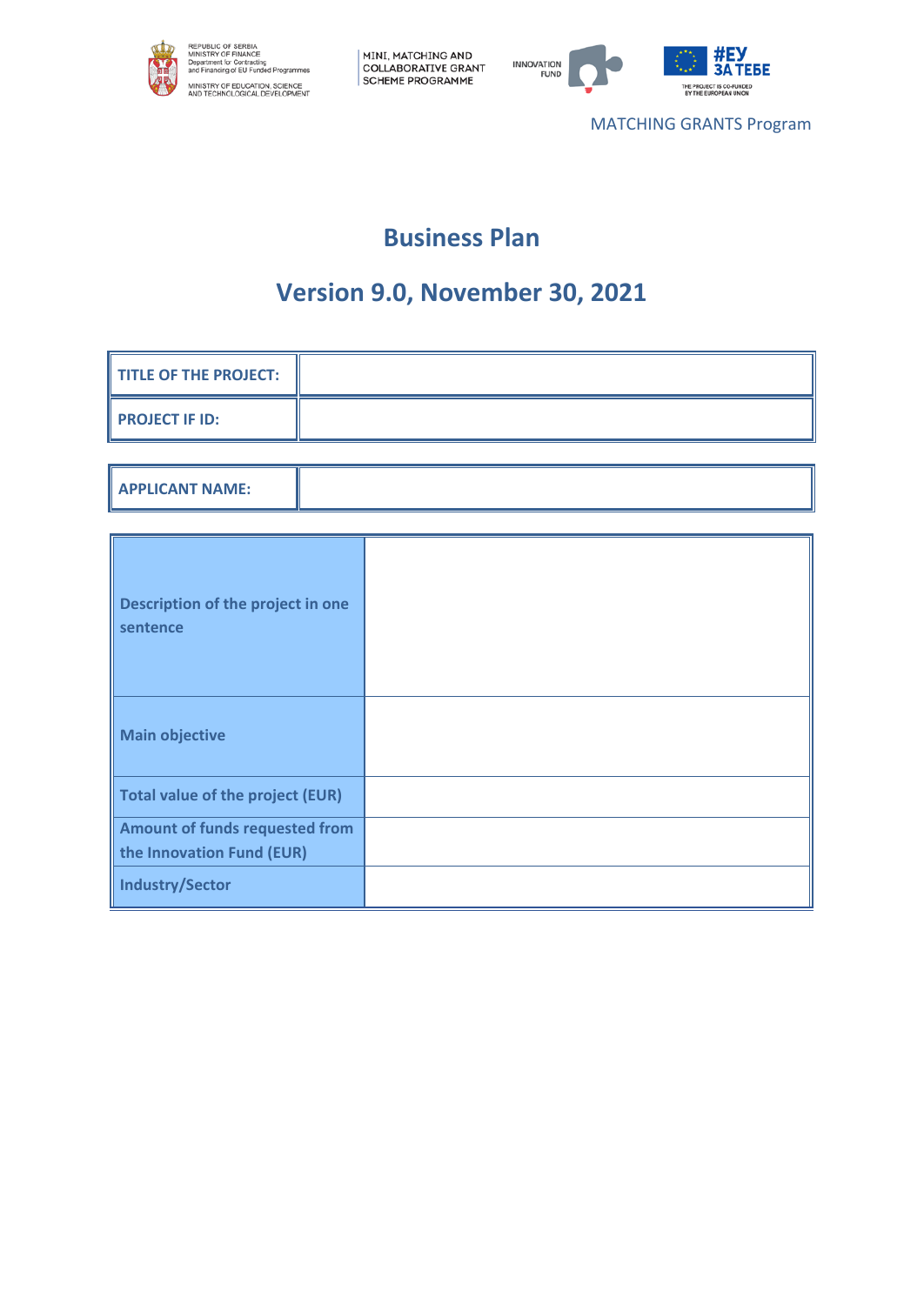

MINI, MATCHING AND **COLLABORATIVE GRANT SCHEME PROGRAMME** 



MATCHING GRANTS Program

Dear Applicant,

We are very pleased that you have decided to engage in the process of applying for grant financing under the MATCHING GRANTS Program.

This Business Plan is an integral part of your Application, and within it you are required to provide all the relevant information in regards to your project proposal, its market potential, technical merits and implementation plan.

Before writing your application, we invite you to review these free materials that might help you better design your service or product and business model to sustain your business:

- [https://cdn2.hubspot.net/hubfs/574549/eBook/Lean\\_Business\\_Planning.pdf](https://cdn2.hubspot.net/hubfs/574549/eBook/Lean_Business_Planning.pdf)
- <https://www.themuse.com/advice/perfect-pitch-how-to-nail-your-elevator-speech>
- <https://www.thebalancecareers.com/elevator-speech-examples-and-writing-tips-2061976>

**We encourage you to use as much relevant data as possible that will help us better understand the trades of your business idea. Make sure that all data used to support your case includes the source. Links are welcomed.**

**An example of Project Milestones under Section 6.1 are as follows:**

| <b>PROJECT</b><br><b>QUARTER</b> | <b>PLANNED MILESTONE(S) IN THIS QUARTER</b>                       | <b>DESCRIPTION OF TASKS RELATED TO MILESTONES</b>                                                                                                                                                                                                                                                                            |
|----------------------------------|-------------------------------------------------------------------|------------------------------------------------------------------------------------------------------------------------------------------------------------------------------------------------------------------------------------------------------------------------------------------------------------------------------|
| Q1                               | Ex:<br>1. Proof of concept<br>2. Design of minimum viable product | Ex:<br>1. Proof of concept<br><b>Preparation of laboratory conditions for testing</b><br>concept<br>" Laboratory testing to determine the optimum<br>quantity of materials needed for the solution<br>■ Verification of lab results<br>2. Running computer simulations and creating models to<br>determine design advantages |

**The following links give useful suggestions for writing the SWOT analysis under Section 6.3:**

- [https://www.mindtools.com/pages/article/newTMC\\_05.htm](https://www.mindtools.com/pages/article/newTMC_05.htm)
	- <https://www.investopedia.com/terms/s/swot.asp>

**Section 8 is reserved for the visual portion of the document. Insert up to 10 images of pictures, graphs, charts and such, to enhance the written part of the Business Plan (sections 1-7).** 

**Please note that the max file size of the Business Plan is 50MB.**

### **Failure to comply with any of the following rules will result in disqualification from the evaluation process:**

- More than two unpopulated sections in the Business plan;
- All Applicants of returning projects that are (re) submitting a modified and/or improved Application which has already been submitted in the past calls for proposals are required to fill out section 1.1.

### *EVALUATION CRITERIA*

*The applications will be examined holistically. However, the Investment Committee will be focused on a predefined set of evaluation criteria:* 

- *Management and key personnel credentials and ability of the company to deliver;*
- *Innovative technology, product or service; clear IP position and potential;*
- *Clear market need, competitive (preferably global) position and commercialization potential;*
- *Potential for generating revenue within two to three (2-3) years after the project start;*
- *Viable implementation methodology and capabilities;*
- *Use of funds and adequacy of the project budget;*
- *Technology and implementation risk management.*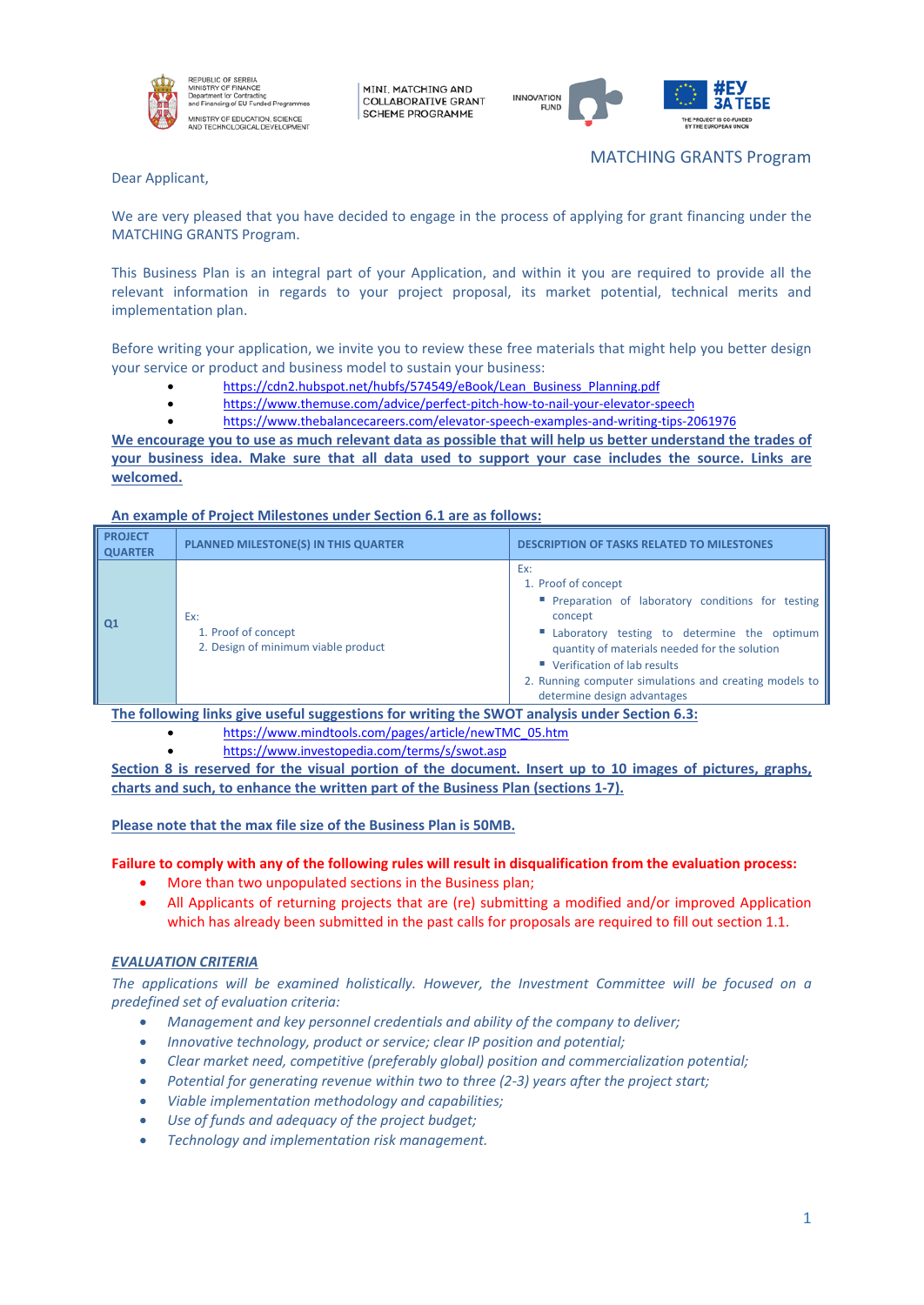



# MATCHING GRANTS Program

### **1. THE PROJECT EXECUTIVE SUMMARY**

,<br>ad Proora

The Project Executive Summary should explain the key elements of your development project and introduce the reader to your product or service and present the value it will create for its clients. It should also give a clear understanding of the value that the end users will get for acquiring and using your product/service or technology. This section should be used to provide the reader with the information regarding the following:

- *What is your story?*
- *Brief explanation of the problem you are attempting to solve.*
- *Who are you solving this problem for?*
- *How will you earn by solving this problem?*
- *What is the big ambition behind your partnership?*

Note: The Project Executive Summaries of IF Awardees may be used in IF promotional activities and in communication with media (e.g. abstracts of awarded projects may be announced on the IF website). Therefore, please consider that this section should include non-confidential information. However, all other information from this document will be kept strictly confidential as stated in the IF's Confidentiality Policy and Prevention of conflict-of-interest policy.

We kindly ask you to take extra time to make sure you are fully clear in your summary, so feel free to reread and improve your input until you are completely satisfied. This is your "Elevator pitch", and not only a part of your Business Plan.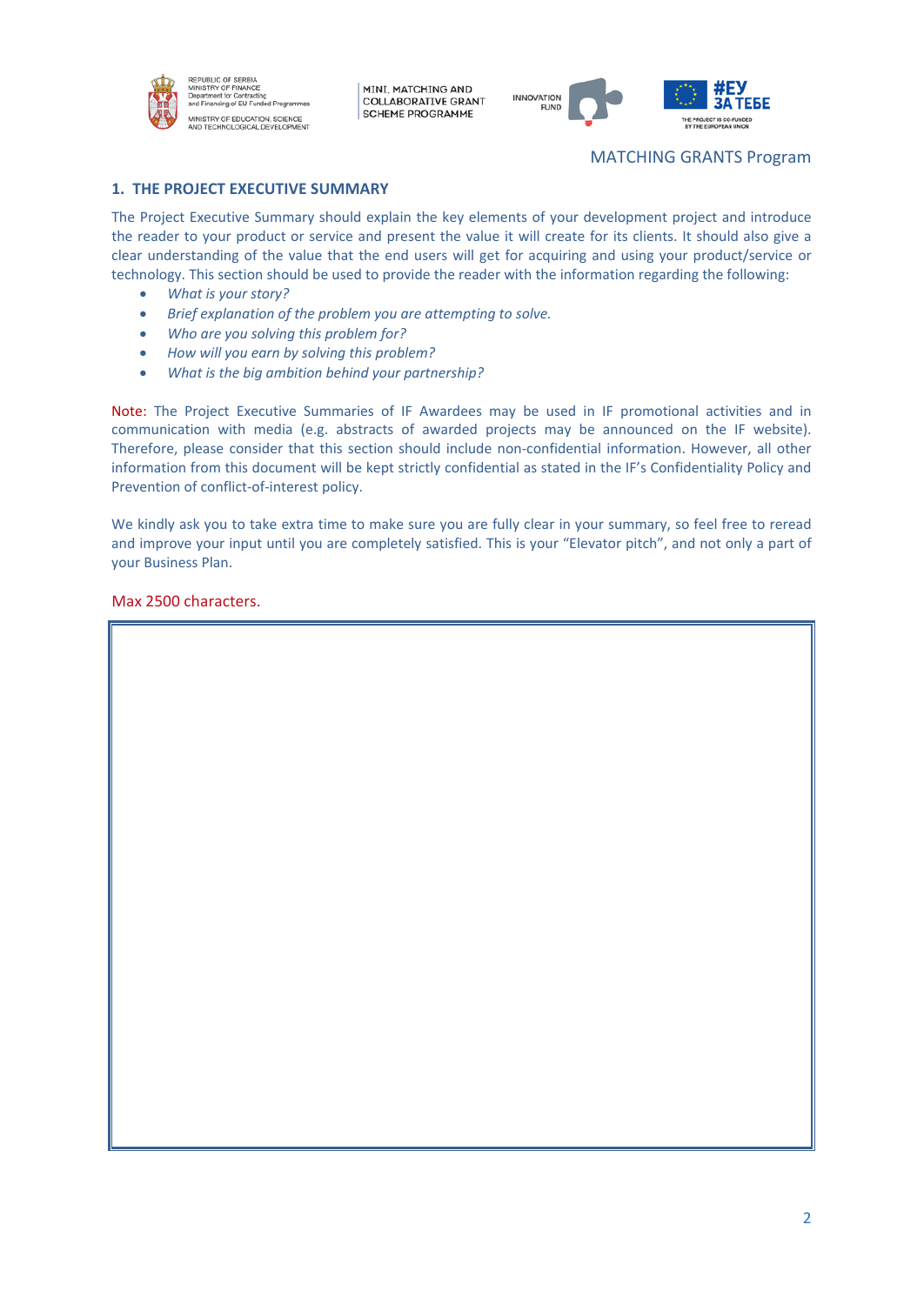



MATCHING GRANTS Program

# **1.1 FOR RETURNING PROJECTS ONLY (MANDATORY\*)**

# **WHAT SPECIFIC IMPROVEMENTS DID YOU MAKE TO THE APPLICATIONSINCE THE PREVIOUS TIME YOU HAVE APPLIED?**

\*Note: Failure to populate this field for returning projects will result in disqualification in the administrative and eligibility check phase of the evaluation process.

## Max 1500 characters.

## **2. OVERVIEW OF THE CHALLENGE AND THE INNOVATIVE SOLUTION ADDRESSING IT 2.1 DESCRIBE THE CHALLENGE YOU ARE ADDRESSING**

Describe the challenge you are aiming to solve. Who is facing this challenge? How did you learn about it?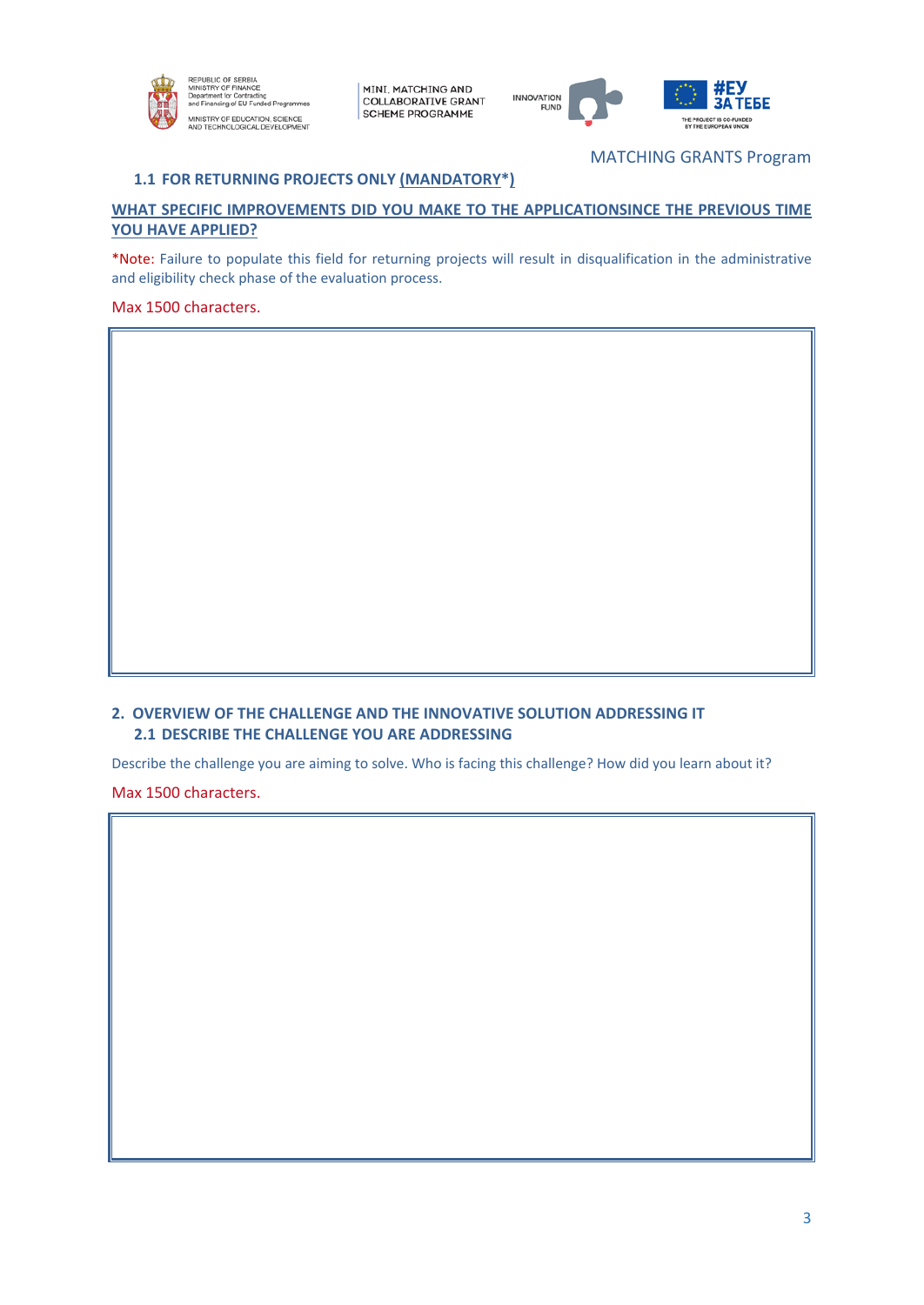



MATCHING GRANTS Program

# **2.2 WHAT IS YOUR INNOVATIVE SOLUTION FOR ADDRESSING THE CHALLENGE?**

Provide an understanding how your solution will fit the client's needs. Explain how you validated the problem. The focus should be on the added value for your clients, rather than pure technical description, which can be described in Section 5. "Innovativeness of Technology" in greater detail.

### Max 1500 characters.

## **2.3 DESCRIBE MAIN COMPETITIVE ADVANTAGE OF YOUR SOLUTION**

Pinpoint main advantages of your solutions comparing to the existing solutions addressing the same problem.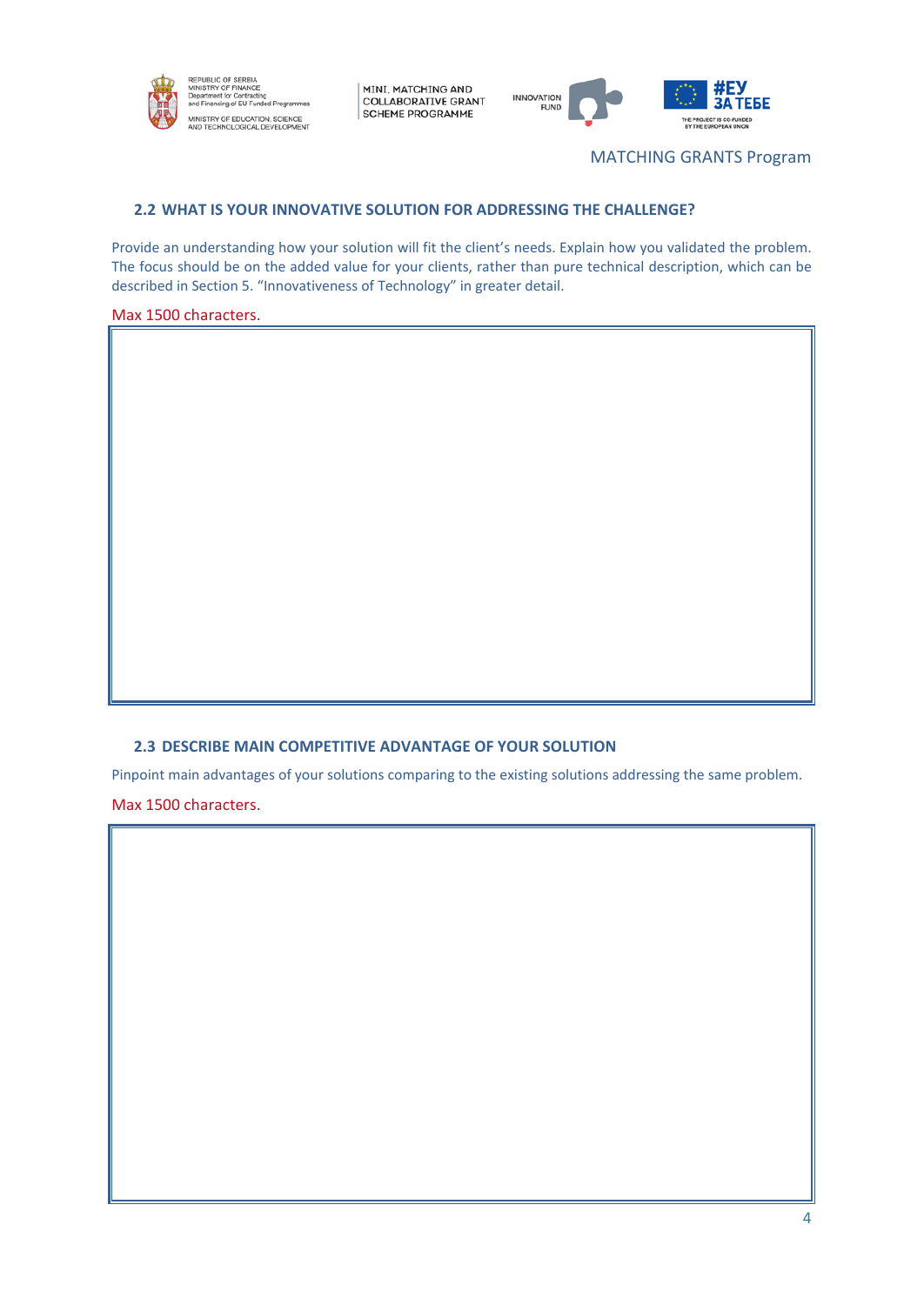



MATCHING GRANTS Program

### **2.4 DO YOU HAVE A PROTOYPE?**

 $YES \Box$  **NO** $\Box$ 

### **2.5 BRIEFLY EXPLAIN CURRENT STATUS OF TECHNOLOGY DEVELOPMENT**

Be very specific about achieved milestones, and how quickly you will be able to have product ready for the market.

Max 1500 characters.

### **3. MARKET ASSESSMENT**

Present as much data as possible and make sure that you provide context for it. In the assessment of the market, please provide the context for your solution and fit it to the market you are exploring. The objective of the provided data should be to show the scale of the problem/addressable market and to show how the impact of your solution would be greater in terms of money, time and risk than the cost you would charge for it.

Be specific about the market you are targeting and provide the assessment on how these markets will react to your product, price, selling proposition, terms, etc.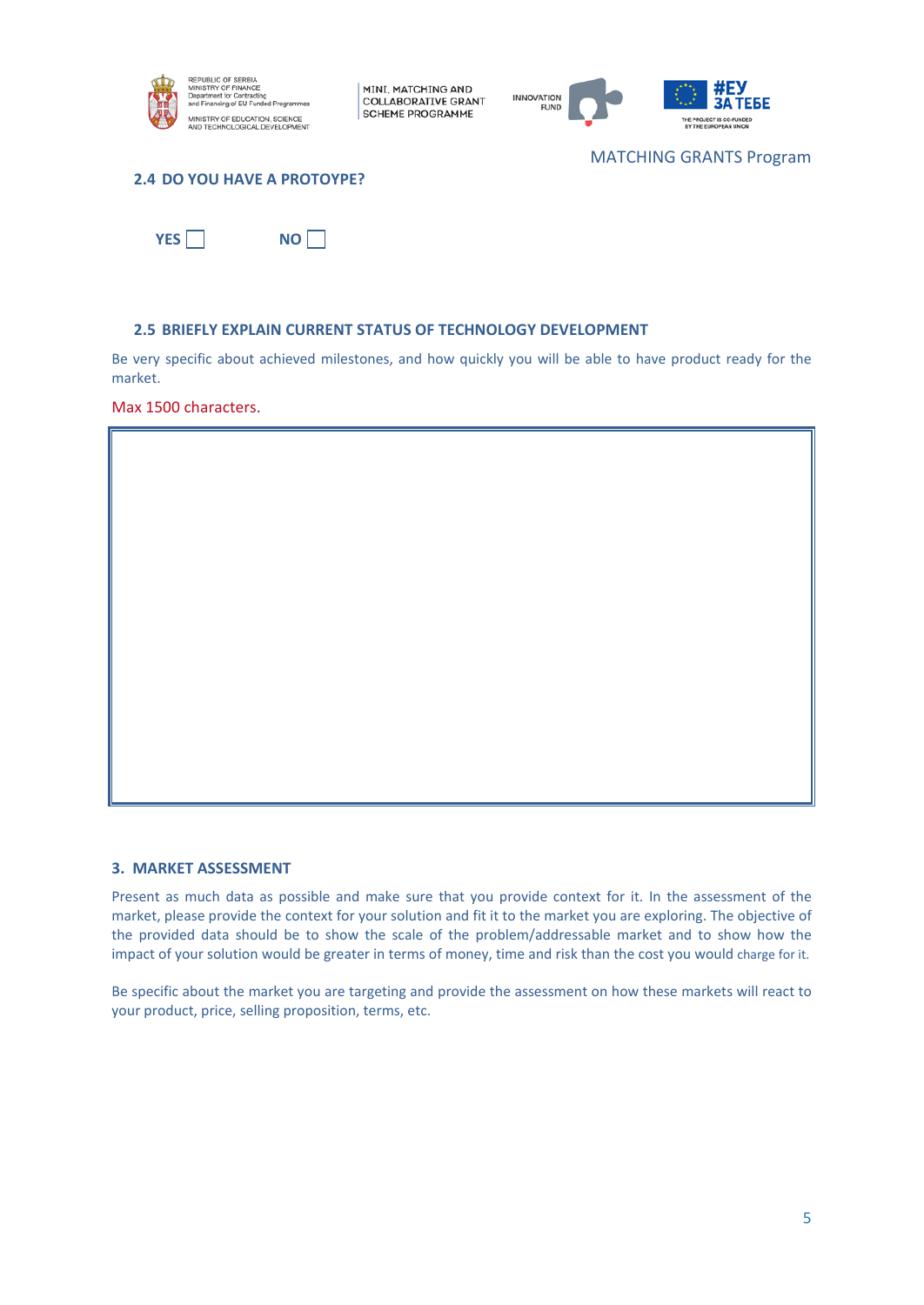



MATCHING GRANTS Program

### **3.1 WHICH MARKETS ARE YOU ADDRESSING?**

Describe the market by using as much data as possible. What is your primary market? What are the market entry barriers? Describe the potential for market growth. What are other potential implications of the technology/product/service you are developing?

#### Max 1500 characters.

### **3.2 WHO ARE YOUR POTENTIAL CLIENTS AND WHAT IS YOUR VALUE PROPOSITION FOR THEM?**

Who are your customers? What is the premium offer of your solution to potential customers and how much value does it bring to them? What is your best estimation of the costs of customer acquisition? Who are your ideal customers and what are their characteristics in terms of size, growth rate, business culture, etc.?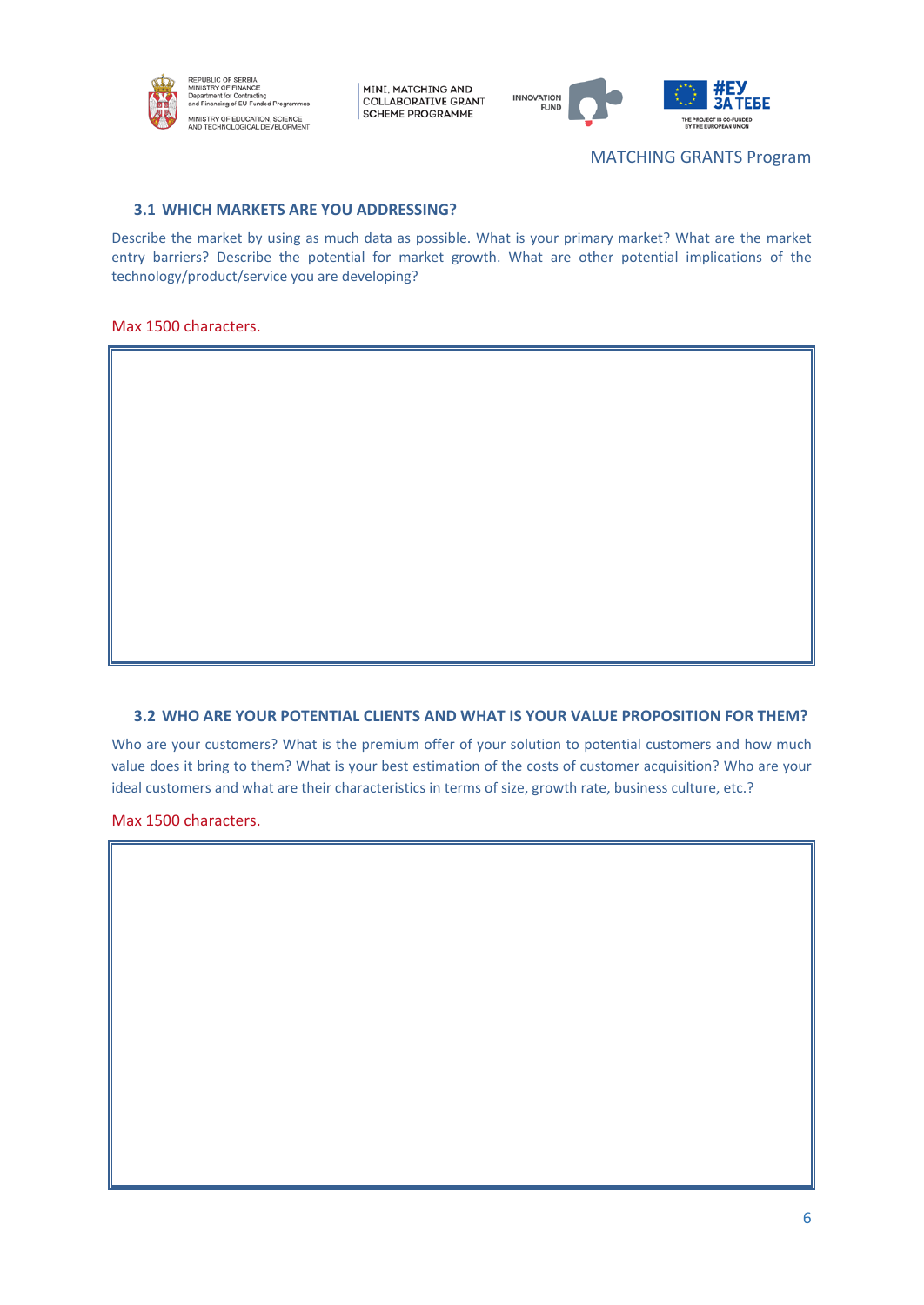

**MINI MATCHING AND COLLABORATIVE GRANT** SCHEME PROGRAMME



### **3.3 WHO ARE YOUR MAIN COMPETITORS?**

### MATCHING GRANTS Program

Who are the main players on the market? What is the market saturation? Do you foresee new competitors entering the market before your product is introduced and how much time will competitors need to follow you to the market if you're the first mover? How will your company handle the competition? What would be your advantage over the solutions that are currently used?

Max 1500 characters.

### **4. REVENUE POTENTIAL**

### **4.1 WHAT IS YOUR MARKETING AND SALES APPROACH?**

Describe how you would approach the market. What channels to the market would you use? Which tools will you use for marketing and how will you use them? How will your technology, product or service be recognized within the target markets? Do you have any key technical or market partners and networks that can help you develop and monetize your innovation?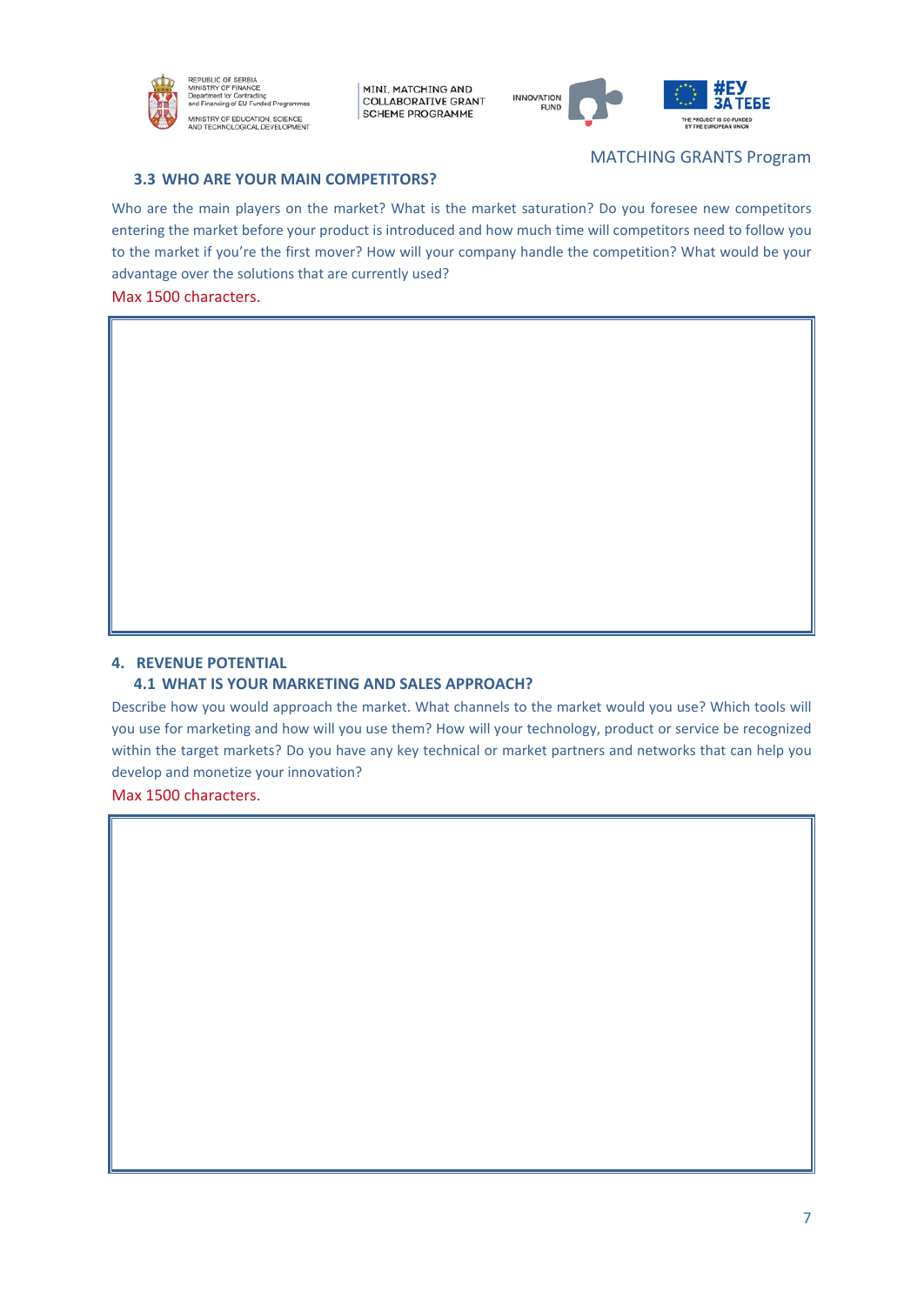



MATCHING GRANTS Program

### **4.2 DESCRIBE YOUR REVENUE MODEL**

How will the project help generate revenue and profit in the future? What is your best estimate of the lifetime value of a customer acquired? Describe the pricing strategy for your new technology, product or service. How does this compare with what was revealed in your market and competitors' analysis?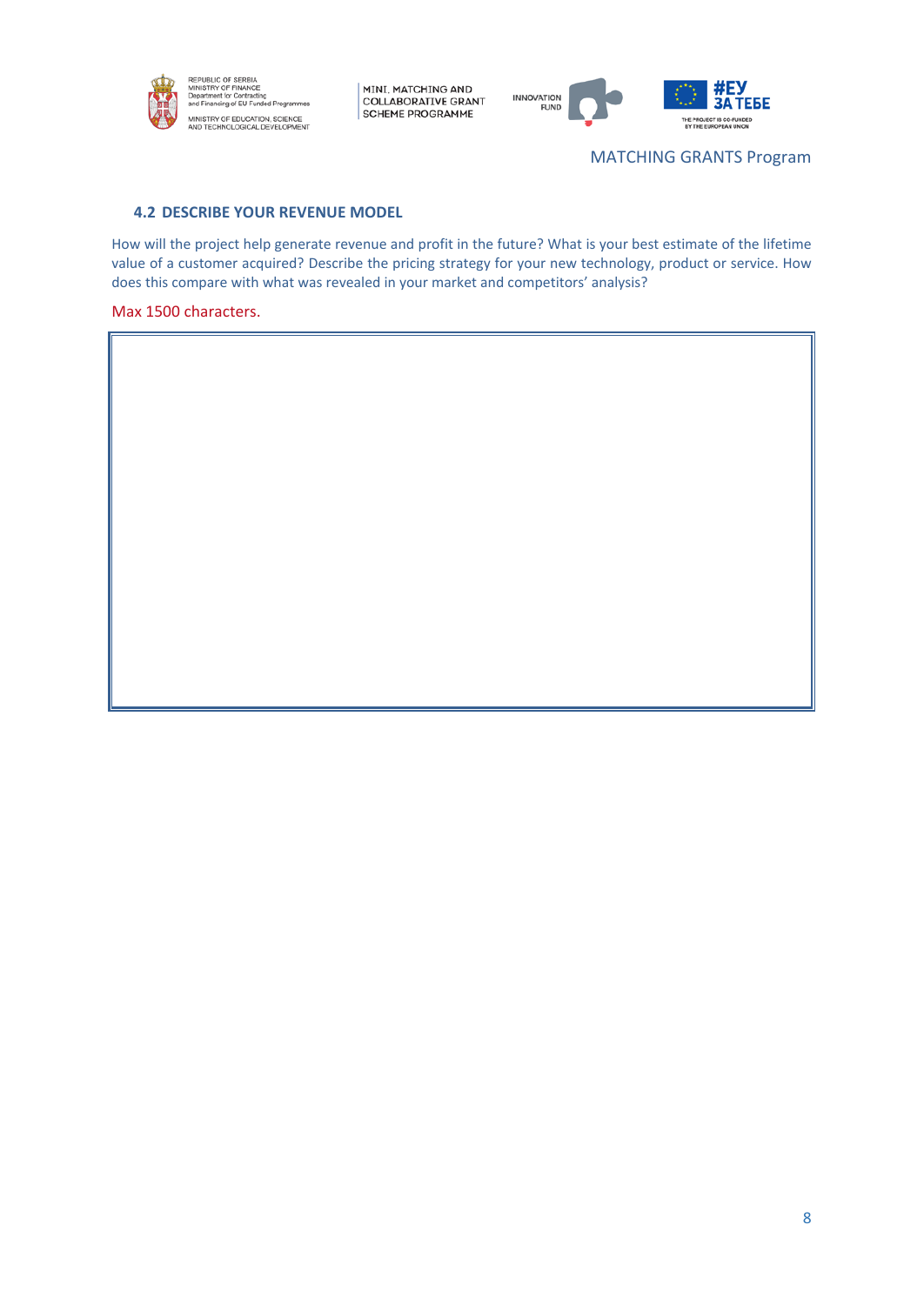



# MATCHING GRANTS Program

ī

### **4.3 ESTIMATED TIME TO MARKET AND REVENUE FORECAST**

Please describe the expected timeline to develop and commercialize the proposed innovation. How long until the project can result in revenue? When will you break even? How many customers would you need to retain profitability in the long run? Provide a revenue forecast beginning with the expected date of your project's start and continuing through the next 5 years, including your expected profit margins for each year.

### Max 2000 characters.

 $\overline{\mathbb{F}}$ 

| <b>Project Financial Forecast</b>    |  |  |  |  |  |  |  |  |
|--------------------------------------|--|--|--|--|--|--|--|--|
| 2024<br>2023<br>2025<br>2026<br>2027 |  |  |  |  |  |  |  |  |
| <b>Total Revenue</b><br>(EUR)        |  |  |  |  |  |  |  |  |
| <b>Profit (EUR)</b>                  |  |  |  |  |  |  |  |  |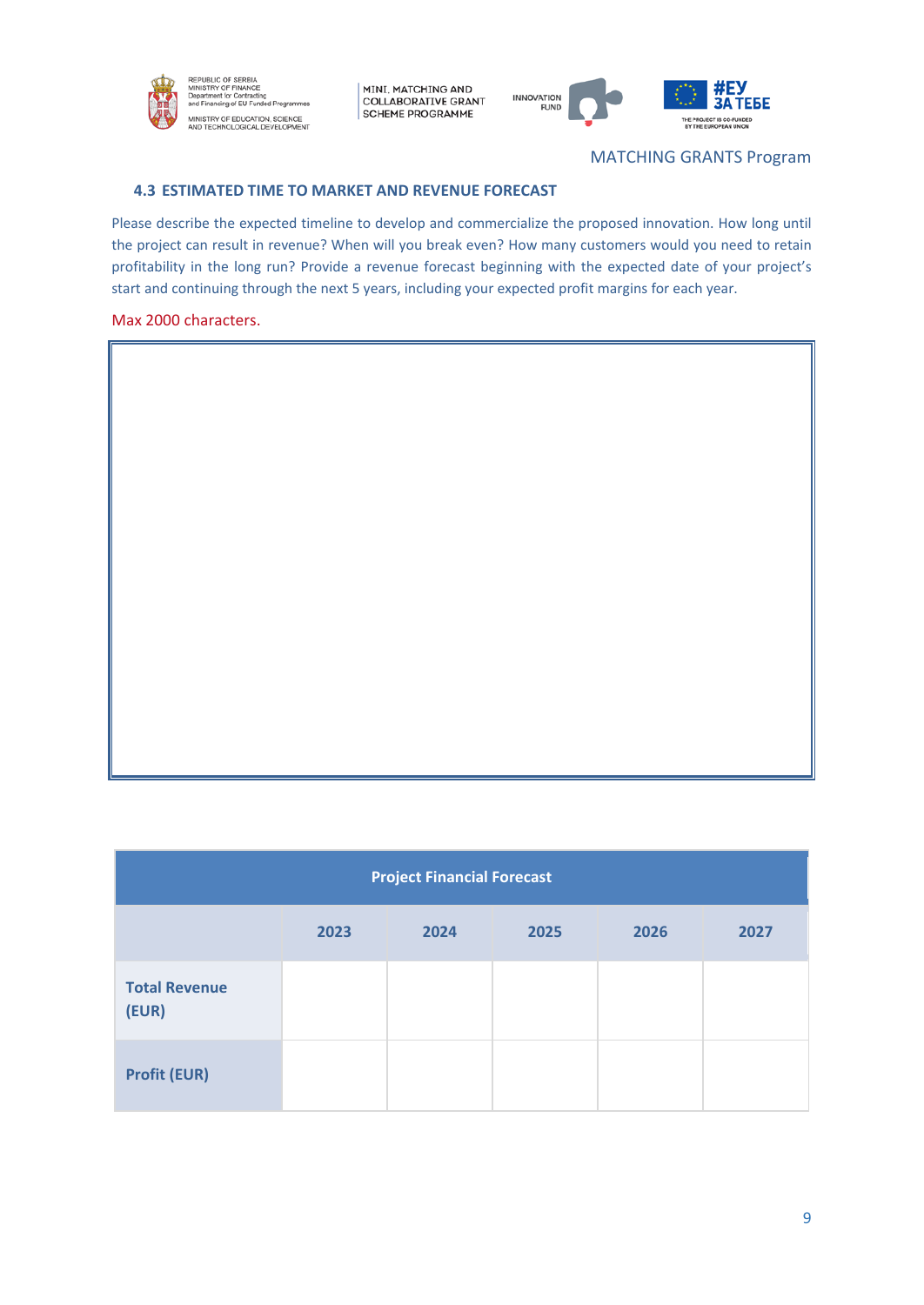



# MATCHING GRANTS Program

# **4.4 LIST UP TO 5 MOST IMPORTANT CONTRACTS YOUR COMPANY HAS SIGNED IN THE LAST 24 MONTHS**

| <b>Customer/Partner Name</b> | <b>Type of Contract</b> | <b>Brief Description</b> |
|------------------------------|-------------------------|--------------------------|
|                              |                         |                          |
|                              |                         |                          |
|                              |                         |                          |
|                              |                         |                          |
|                              |                         |                          |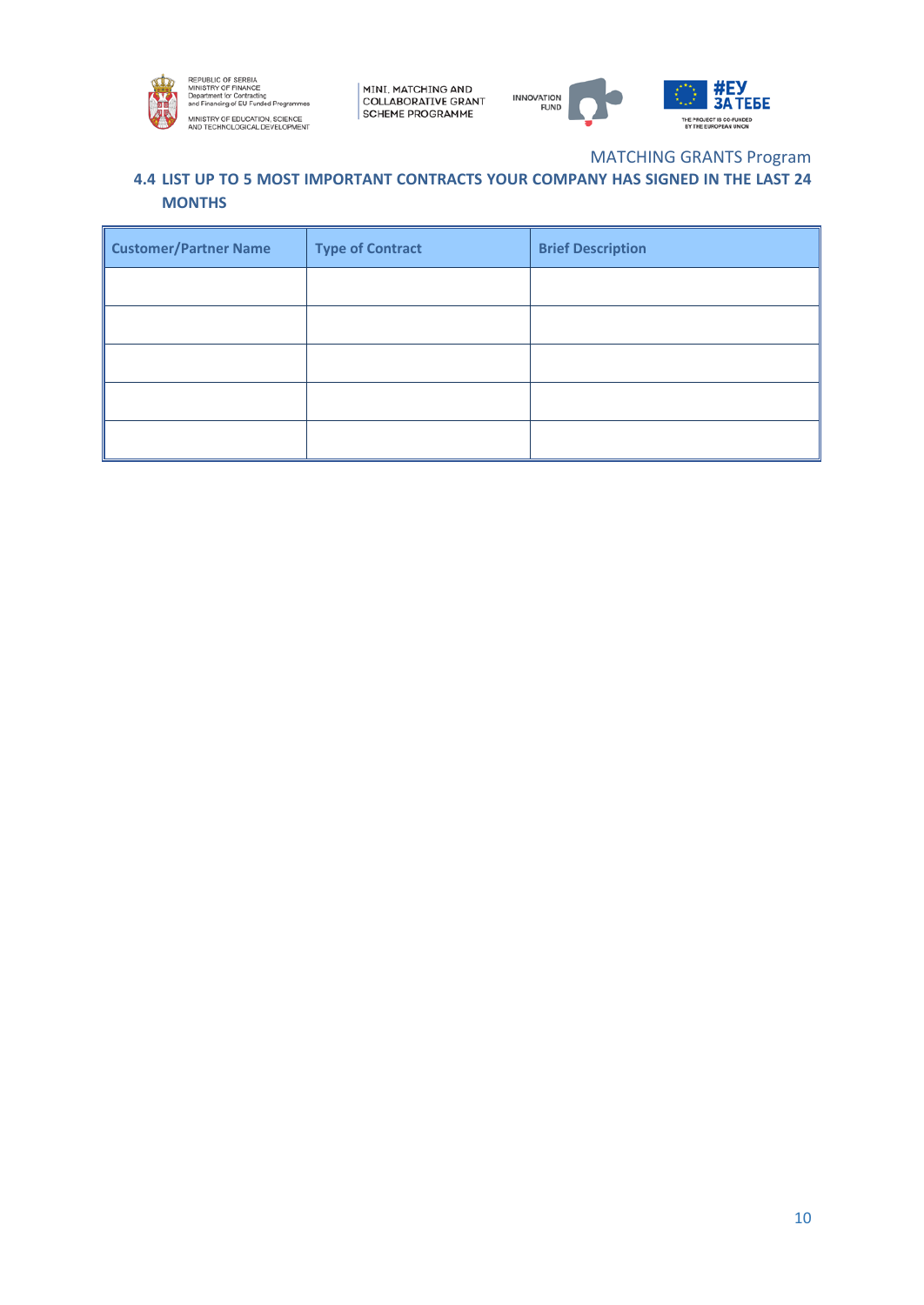



# MATCHING GRANTS Program

# **5. INNOVATIVENESS OF TECHNOLOGY 5.1 DESCRIBE YOUR INNOVATIVE TECHNOLOGY**

Describe the concept of the technology, product or service that will be developed. Make sure to point out the most important advantages of your product in terms of creating added value for your client. Max 7500 characters.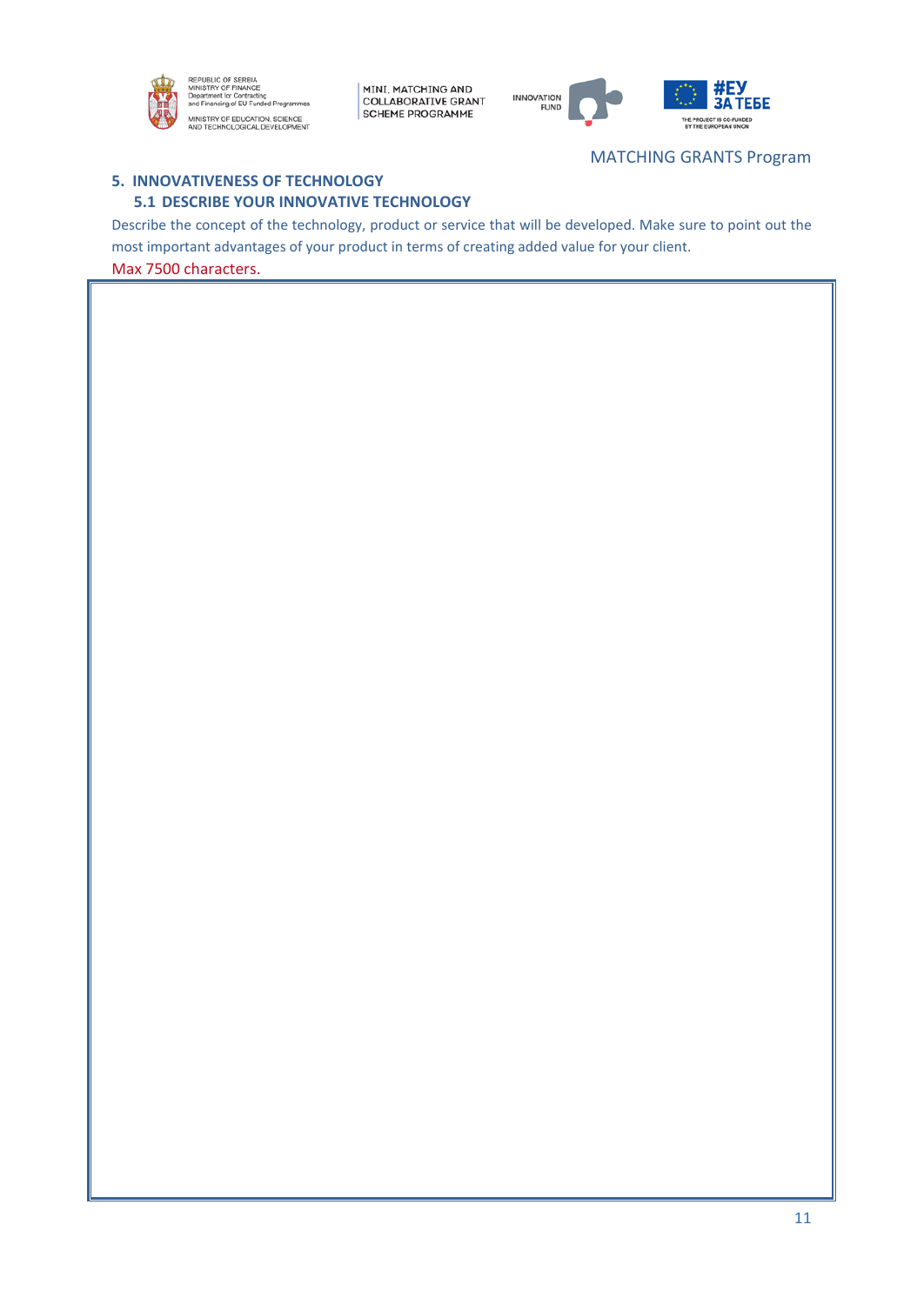



# MATCHING GRANTS Program

# **5.2 CURRENT IP POSITION, FREEDOM TO OPERATE AND IP STRATEGY**

Describe your case and process of protecting the innovation and also list possible other uses for your innovation. If applicable, please state if you plan on using any IP rights currently belonging to other parties in order to develop your new technology/product/service., and if so, explain what the IP arrangement is in this case.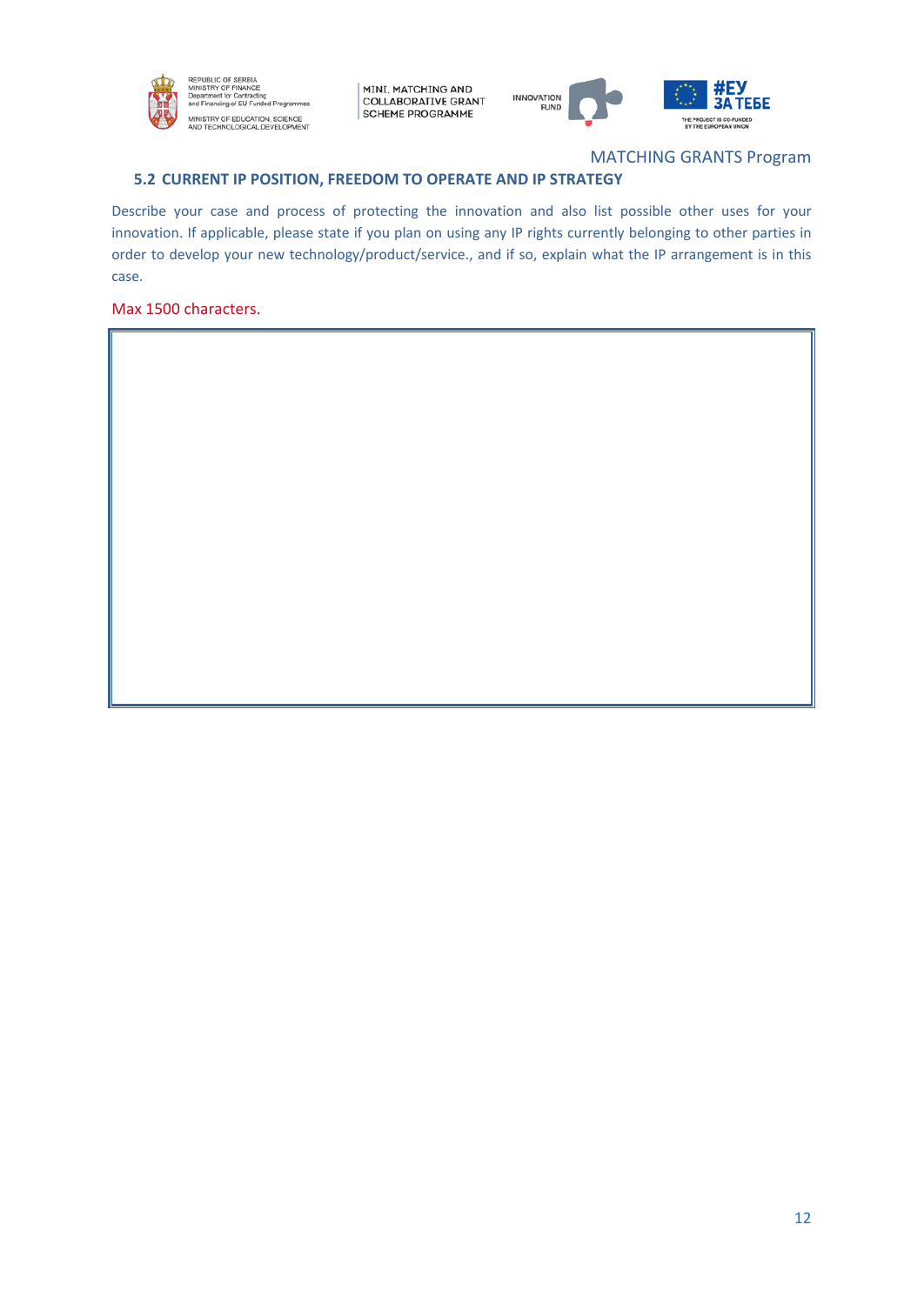



MATCHING GRANTS Program

### **6. ORGANIZATIONAL DESIGN AND PROJECT DEVELOPMENT PLANPROJECT MILESTONES**

### **Project tasks and milestones list**

*Note: It is not mandatory to have a milestone in each quarter. It is up to the Applicant to define in which quarter they plan to achieve which milestones, based on their development process and the necessary project activities. For those quarters where you do not envisage having concrete milestones, please insert "No milestones envisaged in this quarter", but insert tasks which you will perform in this period that will enable you to achieve other milestones in the future (e.g. If you plan on achieving your first milestone in Quarter 2 and need to complete certain tasks in both Quarter 1 and Quarter 2 to do this, please insert these planned tasks for both Quarter 1 and Quarter 2, and list the planned milestone only in Quarter 2, when you plan to reach it).*

| <b>PROJECT</b><br><b>QUARTER</b> | PLANNED MILESTONE(S) IN THIS QUARTER | <b>DESCRIPTION OF TASKS RELATED TO MILESTONES</b> |
|----------------------------------|--------------------------------------|---------------------------------------------------|
| Q1                               |                                      |                                                   |
| Q2                               |                                      |                                                   |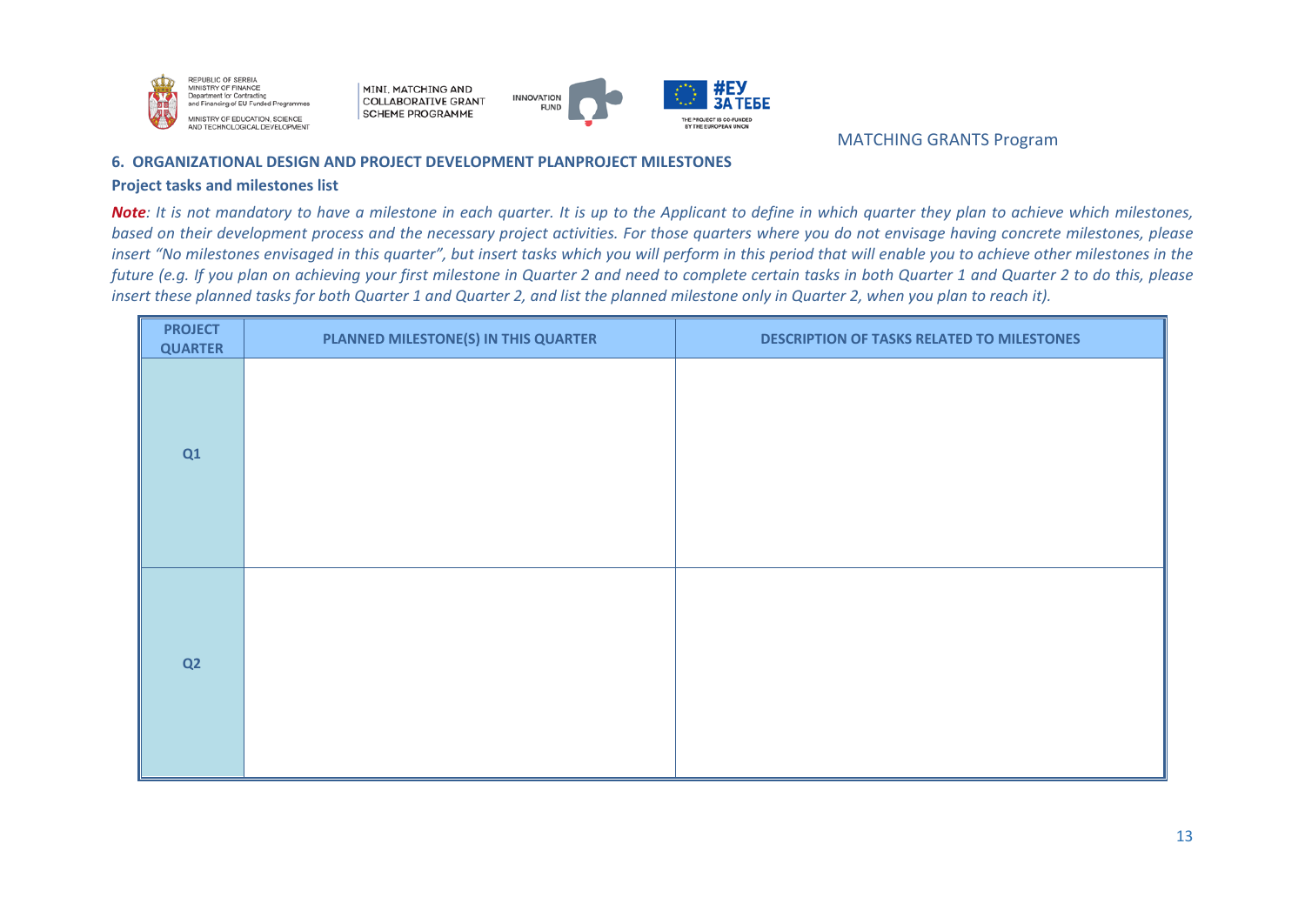

MINI, MATCHING AND COLLABORATIVE GRANT SCHEME PROGRAMME





| Q3 |  |
|----|--|
| Q4 |  |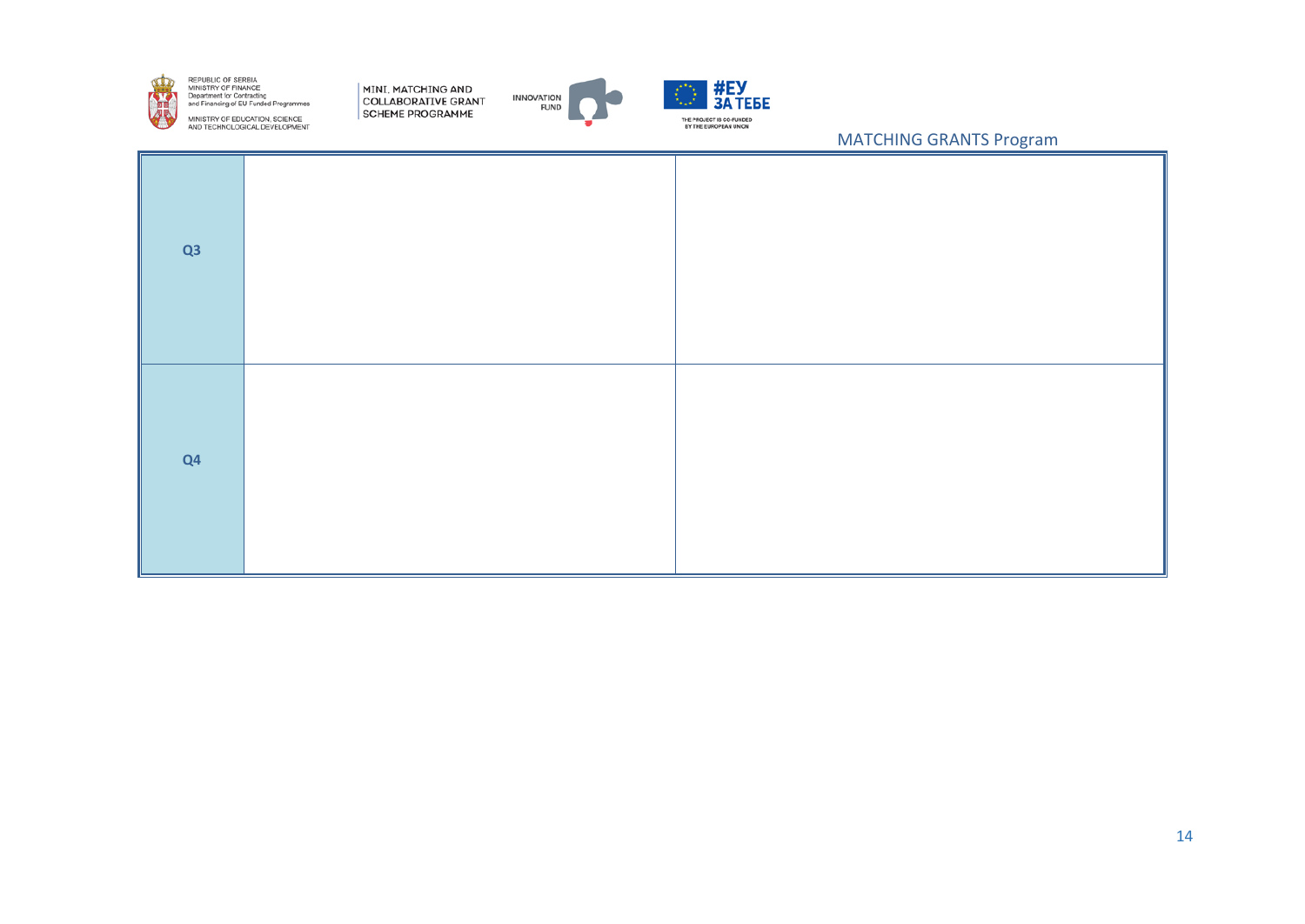

MINI, MATCHING AND COLLABORATIVE GRANT SCHEME PROGRAMME





| Q5 |  |
|----|--|
| Q6 |  |
| Q7 |  |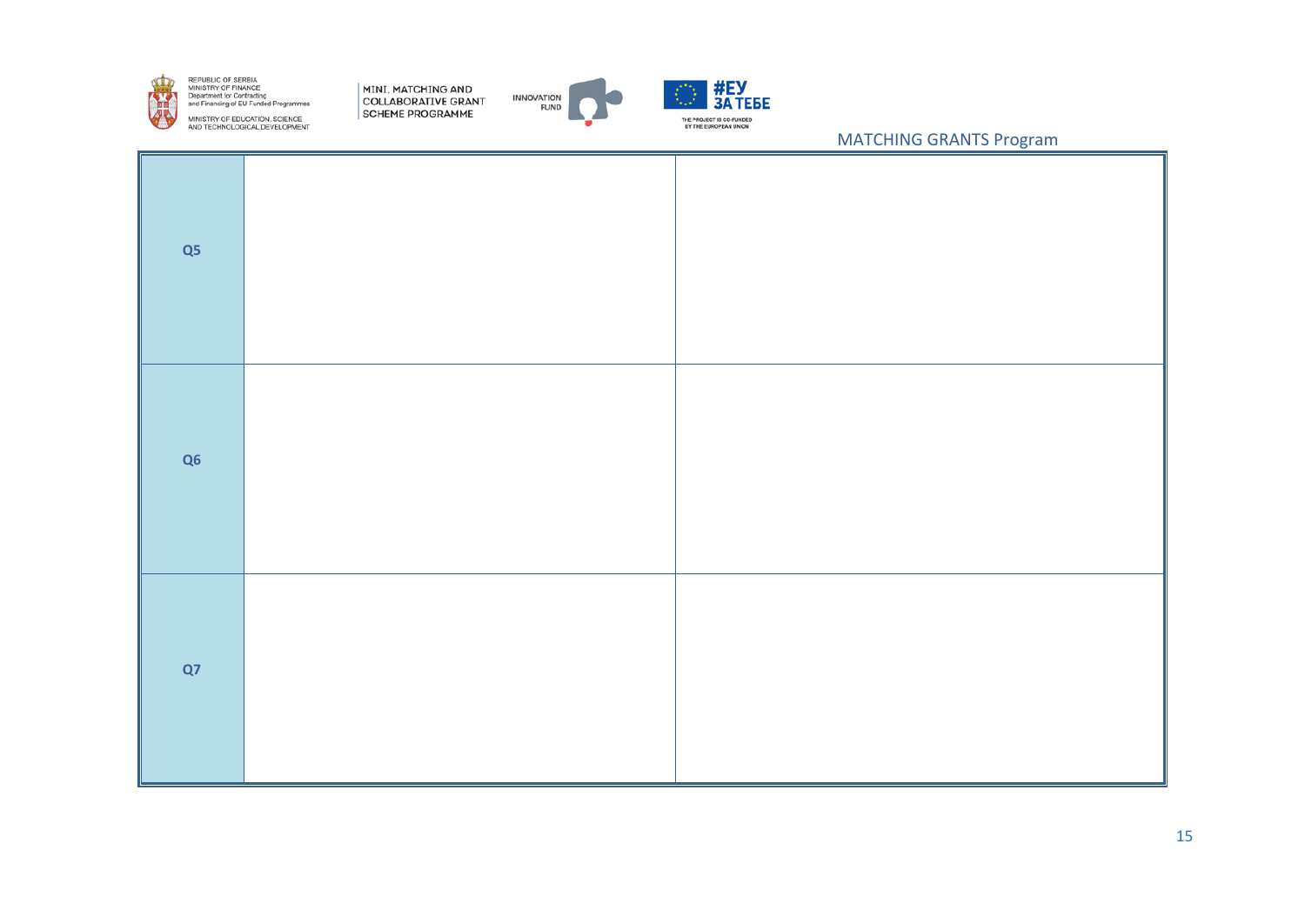

MINI, MATCHING AND COLLABORATIVE GRANT SCHEME PROGRAMME





| Q8 |  |
|----|--|
|    |  |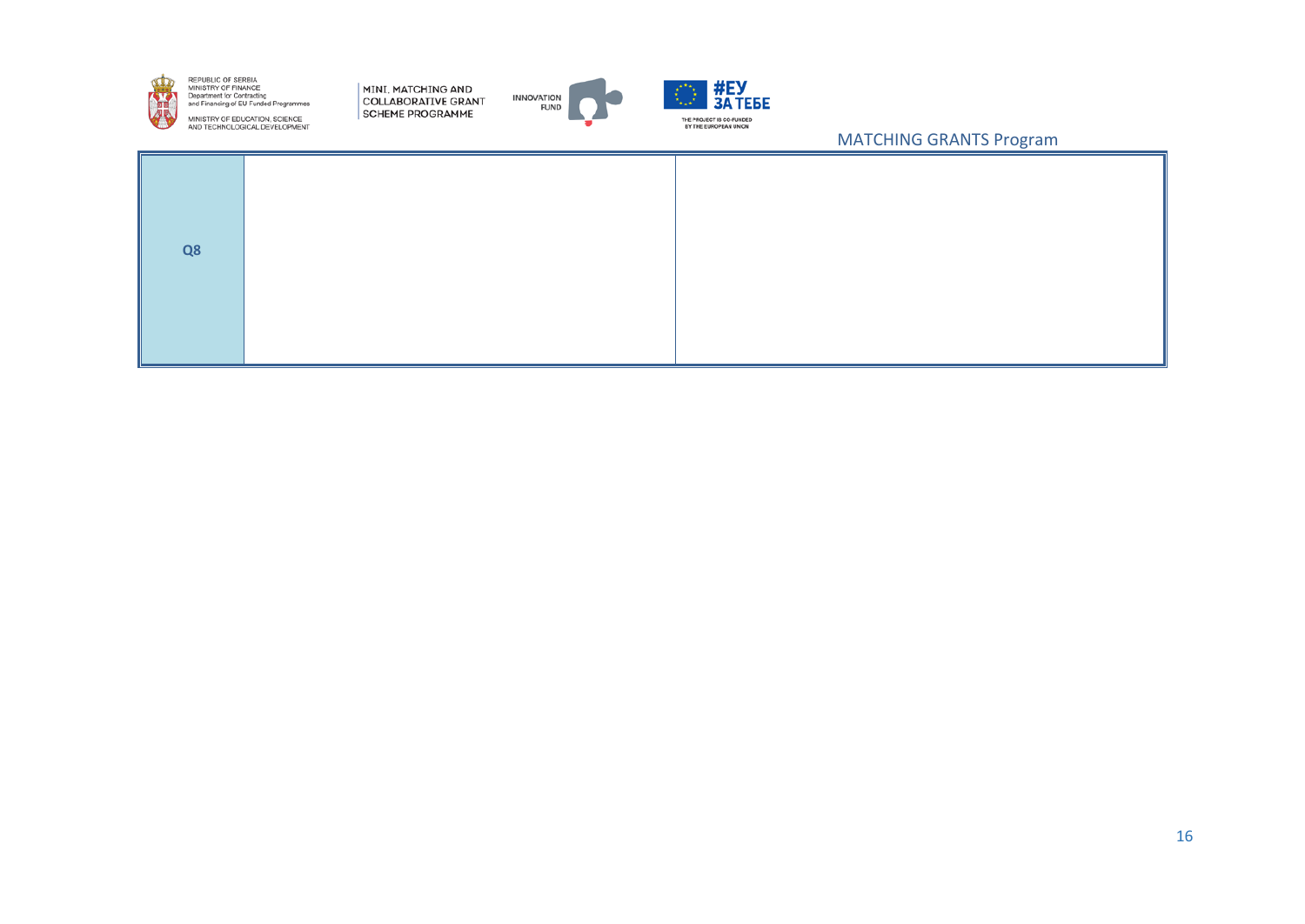



MATCHING GRANTS Program

# **6.2 PROJECT CO-FINANCING**

Describe the level and type of co-financing that will be dedicated for the project. Higher co-financing from the Applicant generally shows a greater commitment to the project and thus reduces the project's risk level.

Max 1000 characters.

### **6.3 SWOT ANALYSIS**

| <b>Strengths</b> | <b>Weaknesses</b> |
|------------------|-------------------|
|                  |                   |
|                  |                   |
|                  |                   |
|                  |                   |
|                  |                   |
|                  |                   |
|                  |                   |
|                  |                   |
|                  |                   |
|                  |                   |
|                  |                   |
|                  |                   |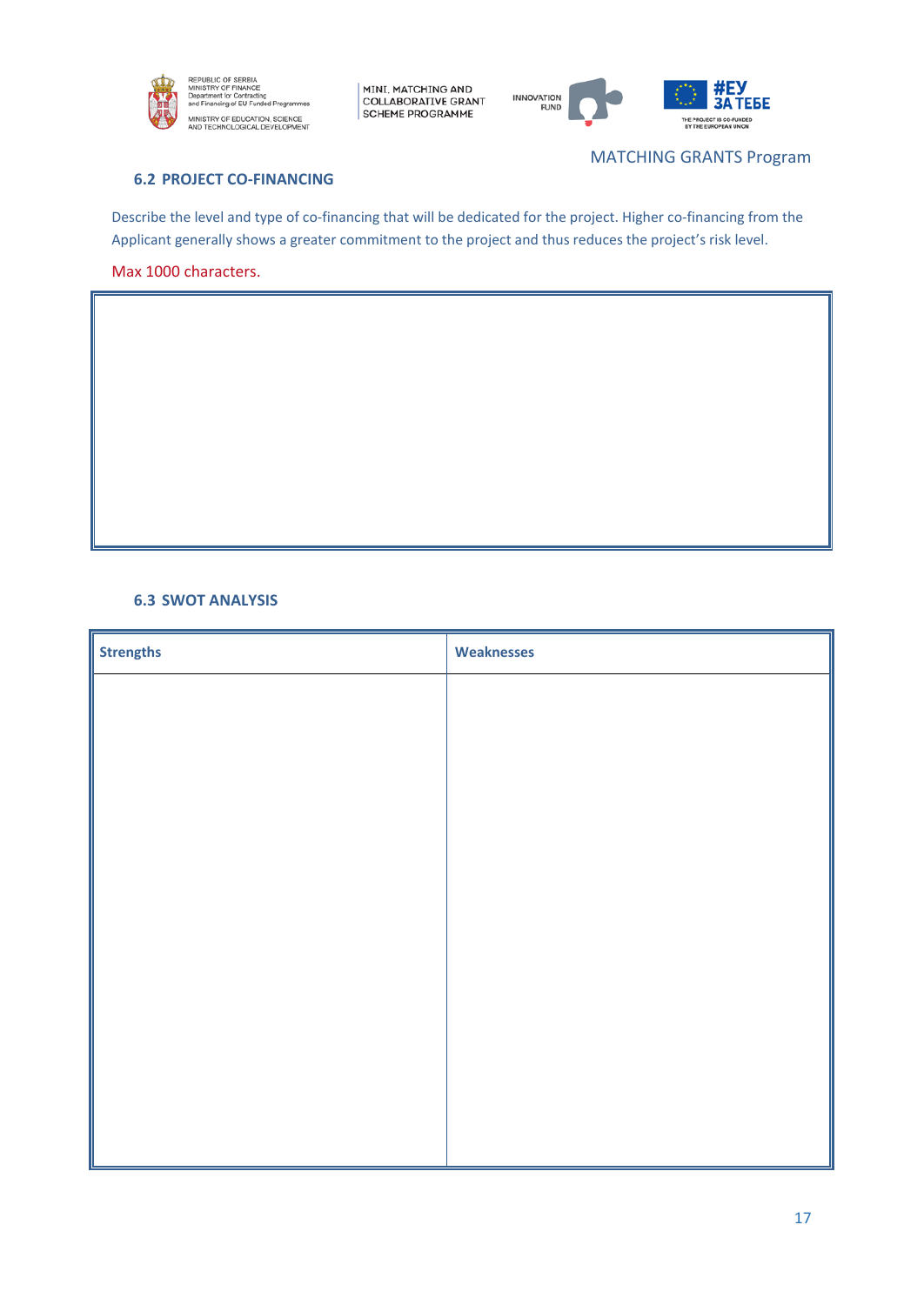

MINI, MATCHING AND<br>COLLABORATIVE GRANT<br>SCHEME PROGRAMME



# MATCHING GRANTS Program

JECT IS CO

**TEBE** 

| <b>Opportunities</b> | <b>Threats</b> |
|----------------------|----------------|
|                      |                |
|                      |                |
|                      |                |
|                      |                |
|                      |                |
|                      |                |
|                      |                |
|                      |                |

# **6.4 RISK MANAGEMENT WITH MITIGATION MEASURES**

Write in table only. Be careful to develop an analysis of risks and mitigation measures that are also seen in other chapters of the application.

| <b>Risk</b>                                                     | <b>Description</b>                 | Risk management actions to be undertaken by | <b>Summary rating of risk</b> |               |            |
|-----------------------------------------------------------------|------------------------------------|---------------------------------------------|-------------------------------|---------------|------------|
| assessment                                                      | of the risk                        | company (responses by the company)          | <b>HIGH</b>                   | <b>MEDIUM</b> | <b>LOW</b> |
| <b>Technology risk</b>                                          | <b>Description</b><br>of the risk  |                                             |                               |               |            |
|                                                                 | <b>Actions to be</b><br>undertaken |                                             |                               |               |            |
| Timing,<br>milestones and<br>results (as set in<br>application) | <b>Description</b><br>of the risk  |                                             |                               |               |            |
|                                                                 | <b>Actions to be</b><br>undertaken |                                             |                               |               |            |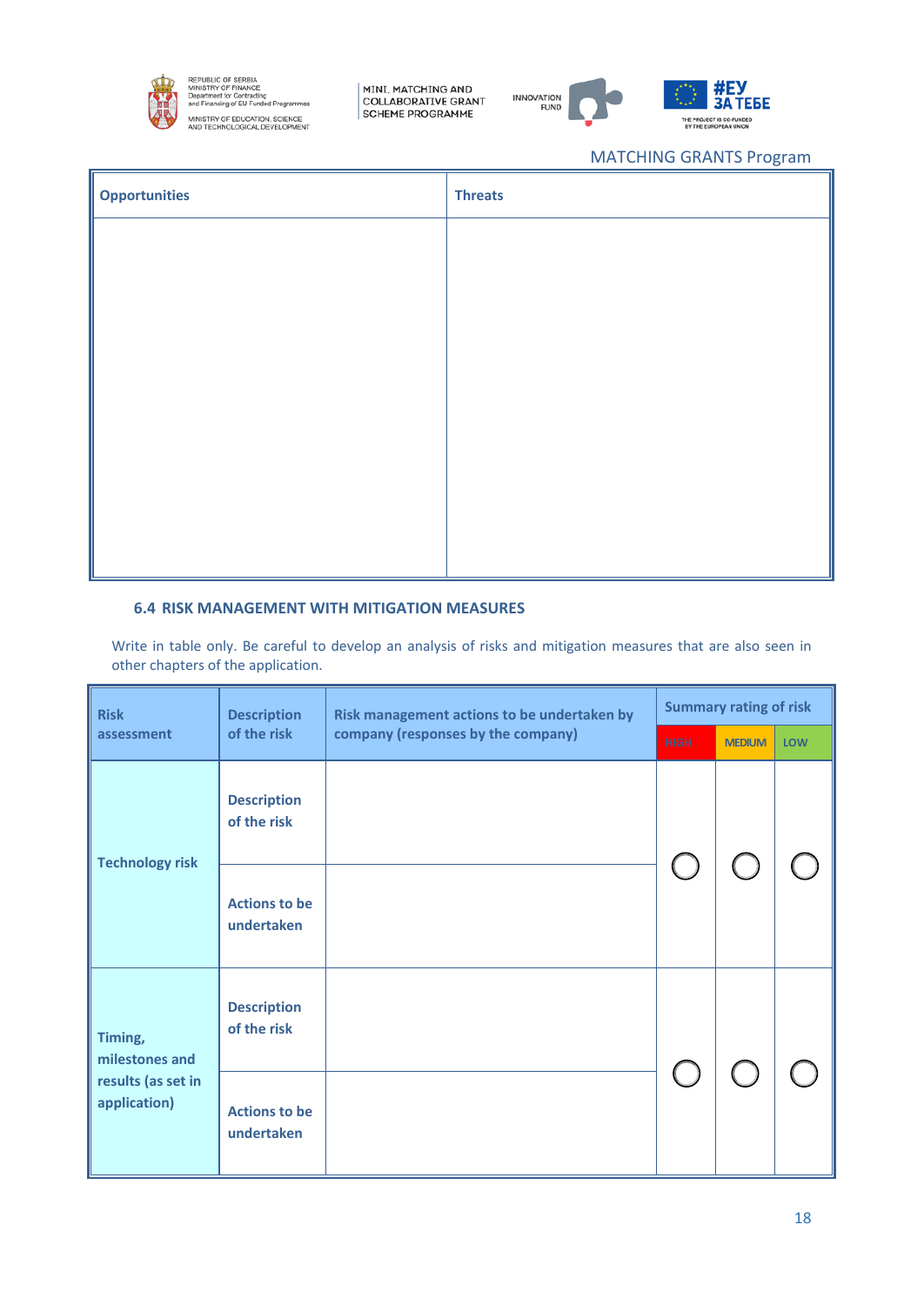

MINI, MATCHING AND<br>COLLABORATIVE GRANT<br>SCHEME PROGRAMME



# #<mark>EУ</mark><br>ЗА ТЕБЕ THE PROJECT IS CO-FUNDED<br>BY THE EUROPEAN UNION

| <b>Employees and</b><br>partners         | <b>Description</b><br>of the risk<br><b>Actions to be</b><br>undertaken |  | $\bigcup$                                     | $\bigcirc$                                    |  |
|------------------------------------------|-------------------------------------------------------------------------|--|-----------------------------------------------|-----------------------------------------------|--|
| <b>Procurement</b>                       | <b>Description</b><br>of the risk                                       |  | $\bigcirc$                                    | $\left( \begin{array}{c} \end{array} \right)$ |  |
|                                          | <b>Actions to be</b><br>undertaken                                      |  |                                               |                                               |  |
| <b>Budgetary issues</b>                  | <b>Description</b><br>of the risk                                       |  |                                               |                                               |  |
|                                          | <b>Actions to be</b><br>undertaken                                      |  | $\bigcup$                                     | $\bigcup$                                     |  |
| <b>Market risks</b>                      | <b>Description</b><br>of the risk                                       |  |                                               |                                               |  |
|                                          | <b>Actions to be</b><br>undertaken                                      |  |                                               |                                               |  |
| <b>Environmental</b><br>and social risks | <b>Description</b><br>of the risk                                       |  | $\left( \begin{array}{c} \end{array} \right)$ |                                               |  |
|                                          | <b>Actions to be</b><br>undertaken                                      |  |                                               |                                               |  |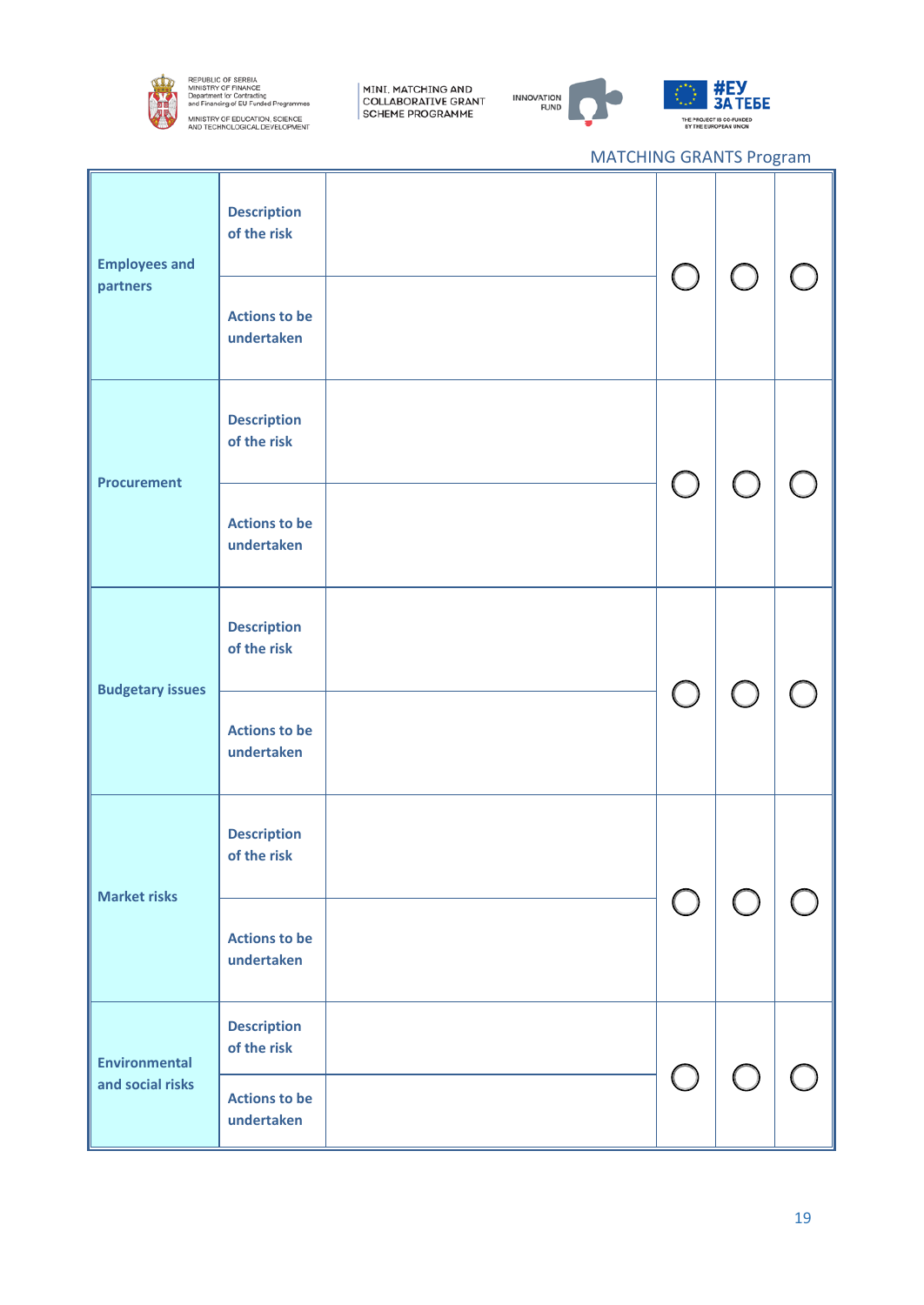



MATCHING GRANTS Program

### **7. PROJECT MANAGEMENT TEAM**

### **7.1 COMPANY BACKGROUND**

Describe the company's previous track record, its qualities and capabilities for successfully implementing the proposed project.

Max 1500 characters.

## **7.2 KEY PROJECT STAFF CREDENTIALS**

Provide a summary of the management teams' key person credentials with focus on previous project implementation track record and possibility to contact clients or other partners.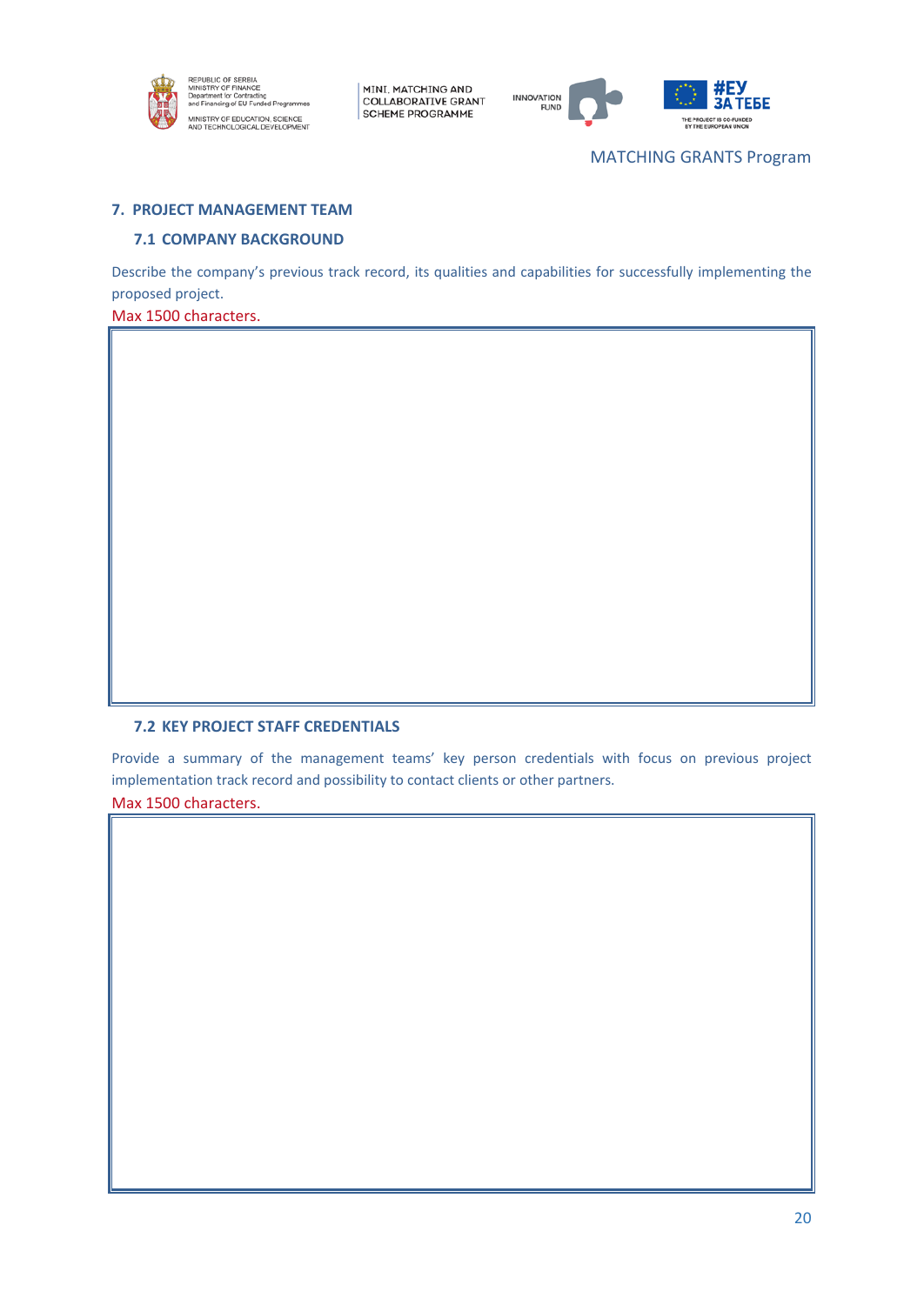



# **7.3 ORGANIZATIONAL STRUCTURE**

MATCHING GRANTS Program

Provide information on the company's/team's organizational structure. Applicants that are informal teams are required to briefly explain planned ownership structure in case the financing is approved.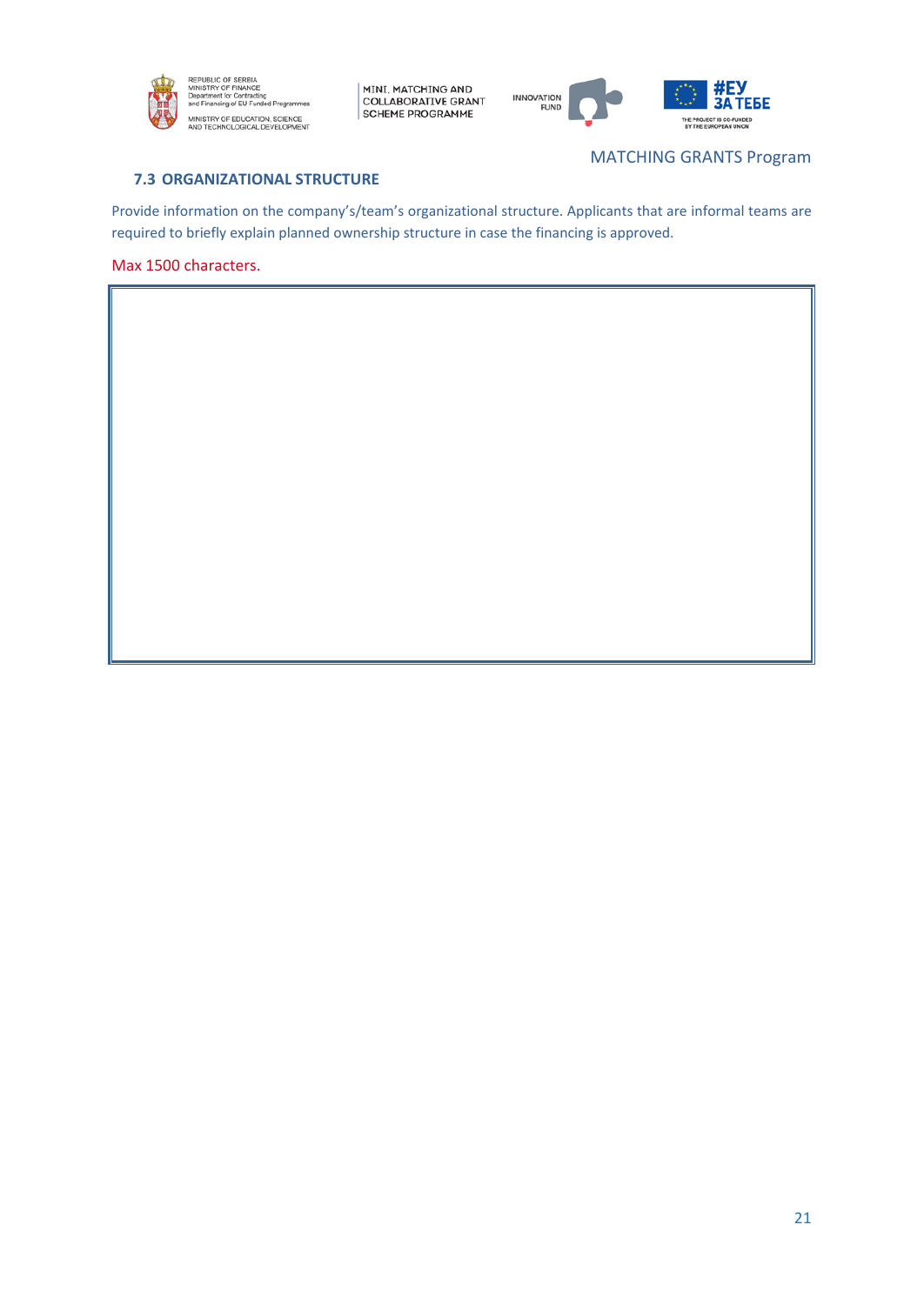



# MATCHING GRANTS Program

# **8. VISUALS: PICTURES, GRAPHS, CHARTS etc.**

# Up to 10 images may be inserted to support the written part of the Business Plan document.